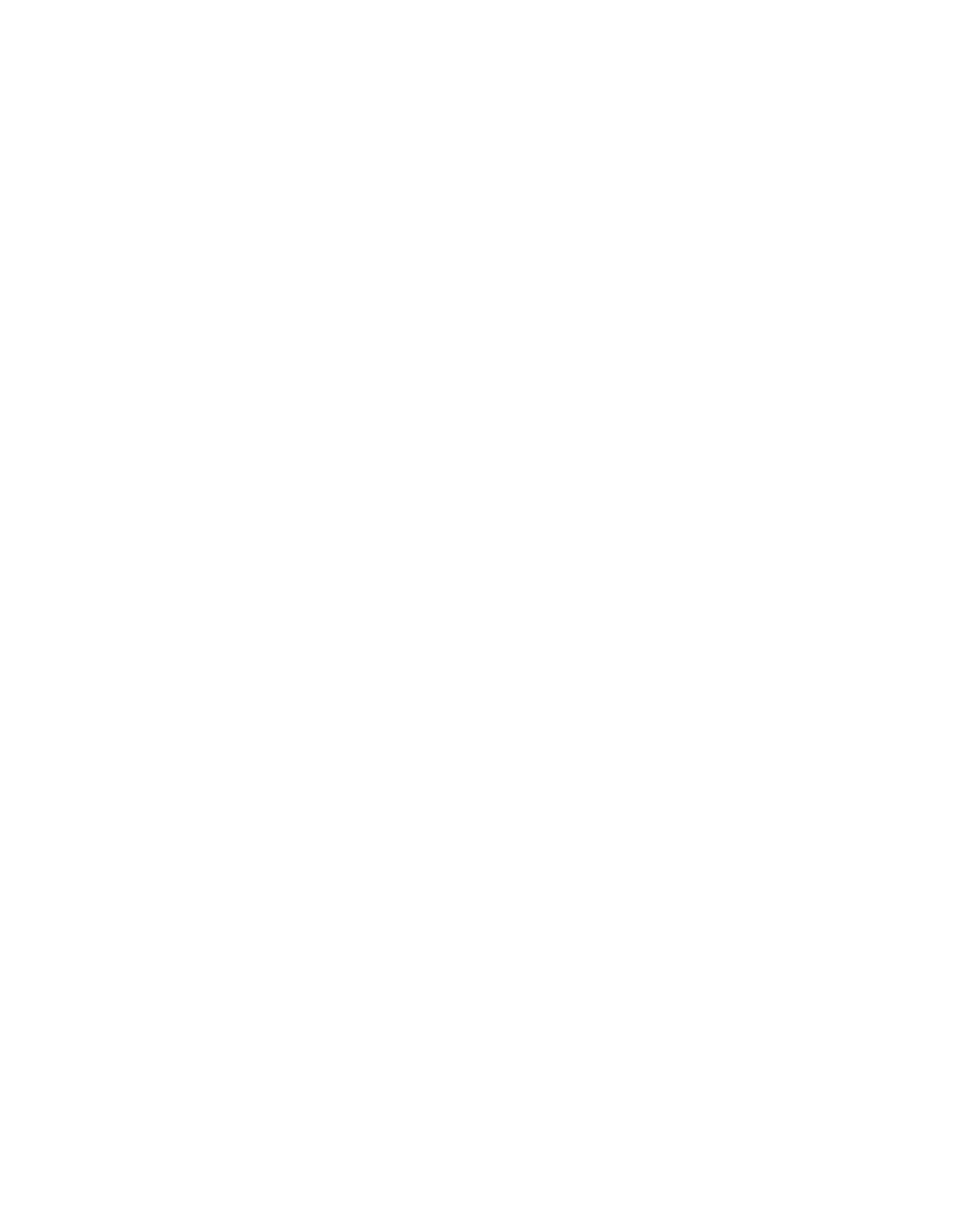# **INDUSTRIAL DISCHARGE PERMIT**

Pursuant to the provisions of Minnesota Statutes Chapter 473 as amended and the Waste Discharge Rules for the Metropolitan Disposal System (MDS) permission is hereby granted to

University of Minnesota - Large Animal Holding and Isolation

# 1907 Carter Ave

# Falcon Heights, MN 55108

for the discharge of Industrial Waste into public sewers within the community of Falcon Heights tributary to the Metropolitan Council's Metropolitan Wastewater Treatment Plant.

This Permit is granted in accordance with the application previously submitted and in consideration of the plans, specifications and data contained in the application.

Discharge Limitations, Monitoring and Reporting Requirements, Compliance Schedules, General Permit Conditions, and Specific Permit Conditions are contained in following sections of this Permit.

> EFFECTIVE DATE: EXPIRATION DATE: January 01, 2016 December 31, 2018

Issued by METROPOLITAN COUNCIL ENVIRONMENTAL SERVICES

L Pogachi

December 10, 2015

General Manager, or duly authorized representative Larry Rogacki, Assistant General Manager Support Services Business Unit

Date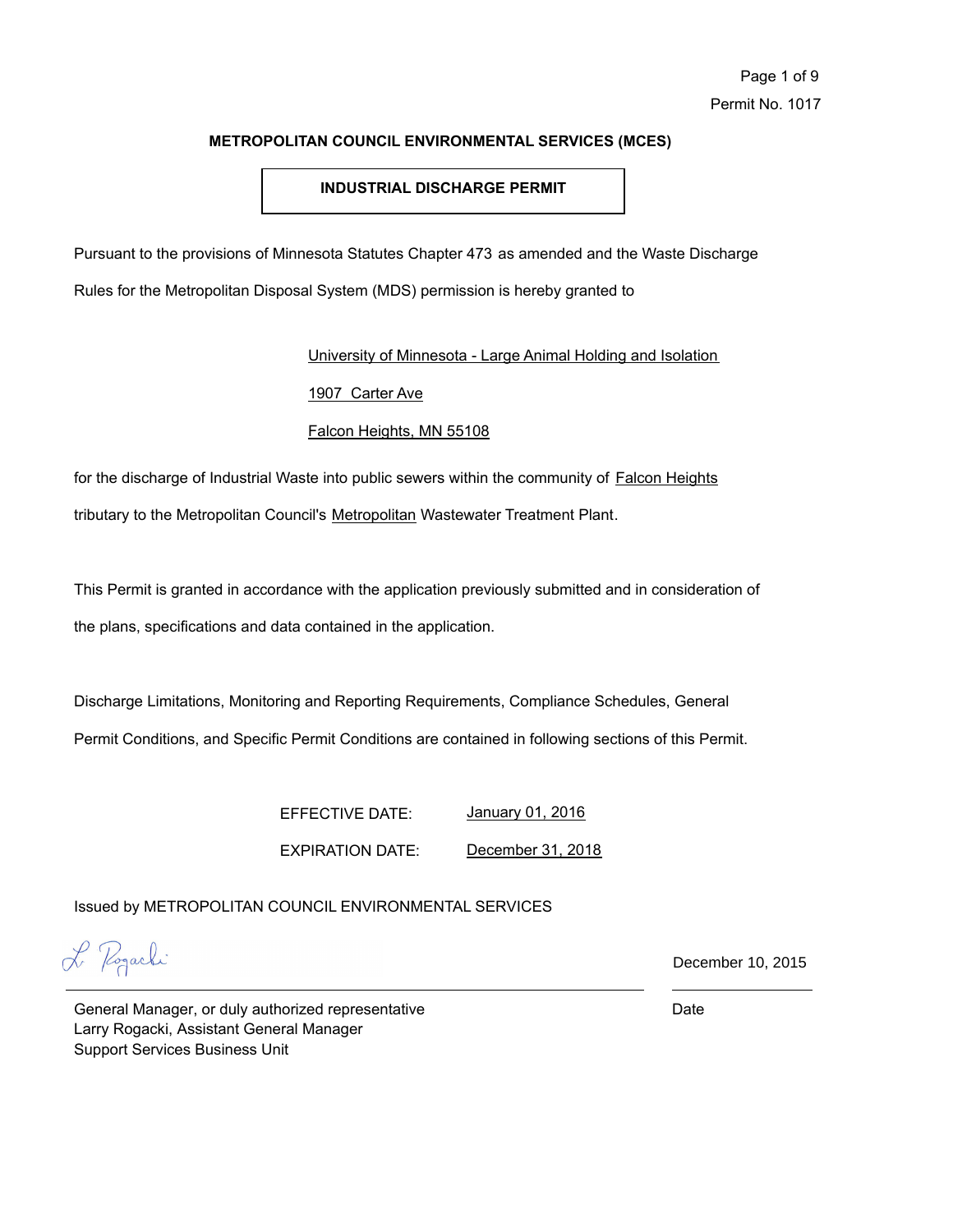# A. Discharge Limitations

1. Discharge Limits at Sample Location(s):

The following Discharge Limits are based on the listed Rule(s) for the specified sampling location(s):

| Applicable<br><b>Rule</b>         | <b>Rule</b><br><b>Description</b>                     | <b>Regulated Pollutant</b>  | <b>Standard</b><br>(mg/L) |
|-----------------------------------|-------------------------------------------------------|-----------------------------|---------------------------|
| Waste<br>Discharge Rule<br>401.00 | <b>MCES Local</b><br>Pretreatment<br><b>Standards</b> | Cadmium                     | 1.0                       |
|                                   |                                                       | Chromium                    | 6.0                       |
|                                   |                                                       | Copper                      | 4.0                       |
|                                   |                                                       | Cyanide, total              | 4.0                       |
|                                   |                                                       | Lead                        | 1.0                       |
|                                   |                                                       | Mercury                     | 0.002                     |
|                                   |                                                       | Nickel                      | 6.0                       |
|                                   |                                                       | Zinc                        | 6.0                       |
|                                   |                                                       | pH Minimum (Standard Units) | 5.0                       |
|                                   |                                                       | pH Maximum (Standard Units) | 11.0                      |

#### **SP-04: Physically combined composite sample of SP-01 andSP-02**

Local pretreatment standards for metals and cyanide are the maximum for any 24 hour period.

pH standards are continuous and apply at all times.

# 2. Prohibited Waste Discharges

Prohibited wastes are specific in Waste Discharge Rule 406 and include, but are not limited to the following: (a) Flammable, explosive and corrosive wastes, gasoline, fuel oil, lubricating oil, hydraulic oil, motor oil, or grease; (b) Wastes that are likely to obstruct the flow within public sewers: grease, fat or oil of animal or vegetable origin, solid wastes, garbage, guts, bones, ash, sand, rags, lime, metal, wood, plastic, glass, or yard wastes; (c) Wastes that are likely to cause interference, pass-through, or operational problems: slug discharges, toxic chemicals, poisons, dyes, or inks; (d) Wastes that are likely to cause a public nuisance: noxious, malodorous, or foam producing substances; (e) Hazardous wastes, as defined by Minnesota Statutes; and (f) Waste generated outside of the Metropolitan Area.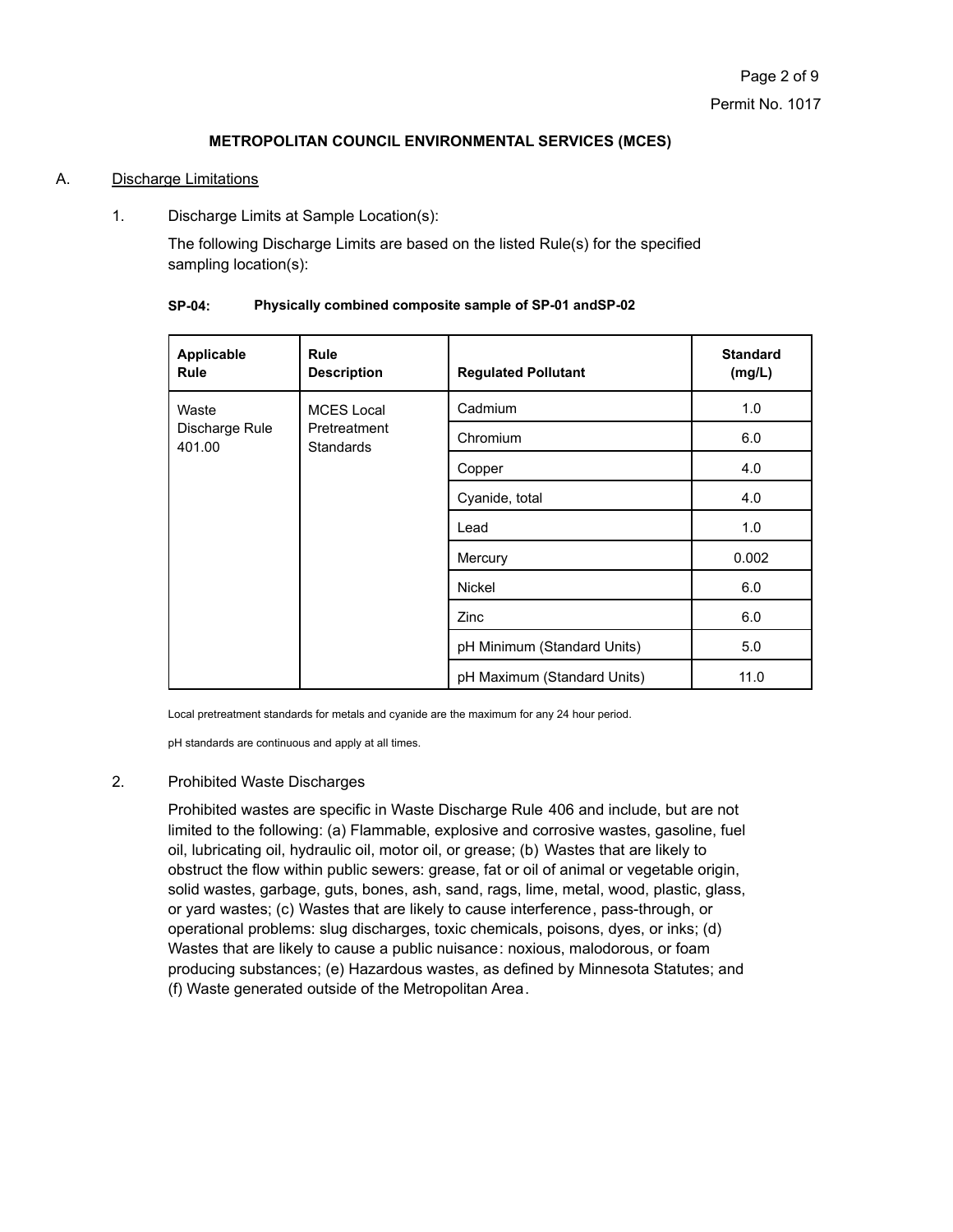#### B. Monitoring and Reporting Requirements

1. Following are the specific monitoring point location(s), sample collection frequency, volume determination, sample compositing, and (if necessary) the calculation methods required by this Industrial Discharge Permit. Representative wastewater samples shall be collected at each sampling point (SP) by the Permittee in accordance with these requirements and Waste Discharge Rules 212, 213, and 215. **These samples shall be collected each reporting period on normal operating days based on the corresponding frequency listed in Attachment A.**

#### i) Monitoring Point:

# **SP-01: Maintenance Hole, South of Liquid Pit, for Large Animal Holding and Goat Addition Barns**

Sampling shall be conducted at the maintenance hole, south of the liquid pit, that contains all process discharge from the Large Animal Holding and Goat Addition Barns.

# **SP-02: Maintenance Hole, South of Building 386A, for Isolation Buildings and Teaching Barn**

Sampling shall be conducted at the maintenance hole, south of Building 386A, that contains all discharge from the Isolation Buildings and the Teaching Barn.

#### **SP-04: Physically combined composite sample of SP-01 andSP-02**

The daily composite samples from SP-01 and SP-02 shall be combined, based on sampling day discharge volumes, into one total facility sample.

#### ii) Collection Frequency:

Samples shall be collected at a minimum frequency of once every half-hour during over a 24-hour period.

#### iii) Volume Determination:

Discharge volumes through SP-01 and SP-02 shall be determined by incoming water meter readings less documented losses.

iv) Compositing Method:

Hourly samples collected from each sampling point during operating hours, shall be composited flow proportionally, based on hourly incoming water meter readings, into a daily composite sample for each sampling point.

The two daily sampling point composites shall be combined, based on sampling day volumes into a total facility composite, which shall be analyzed for the parameters listed in Attachment A and the results compared to the Discharge Limits listed in section A.1.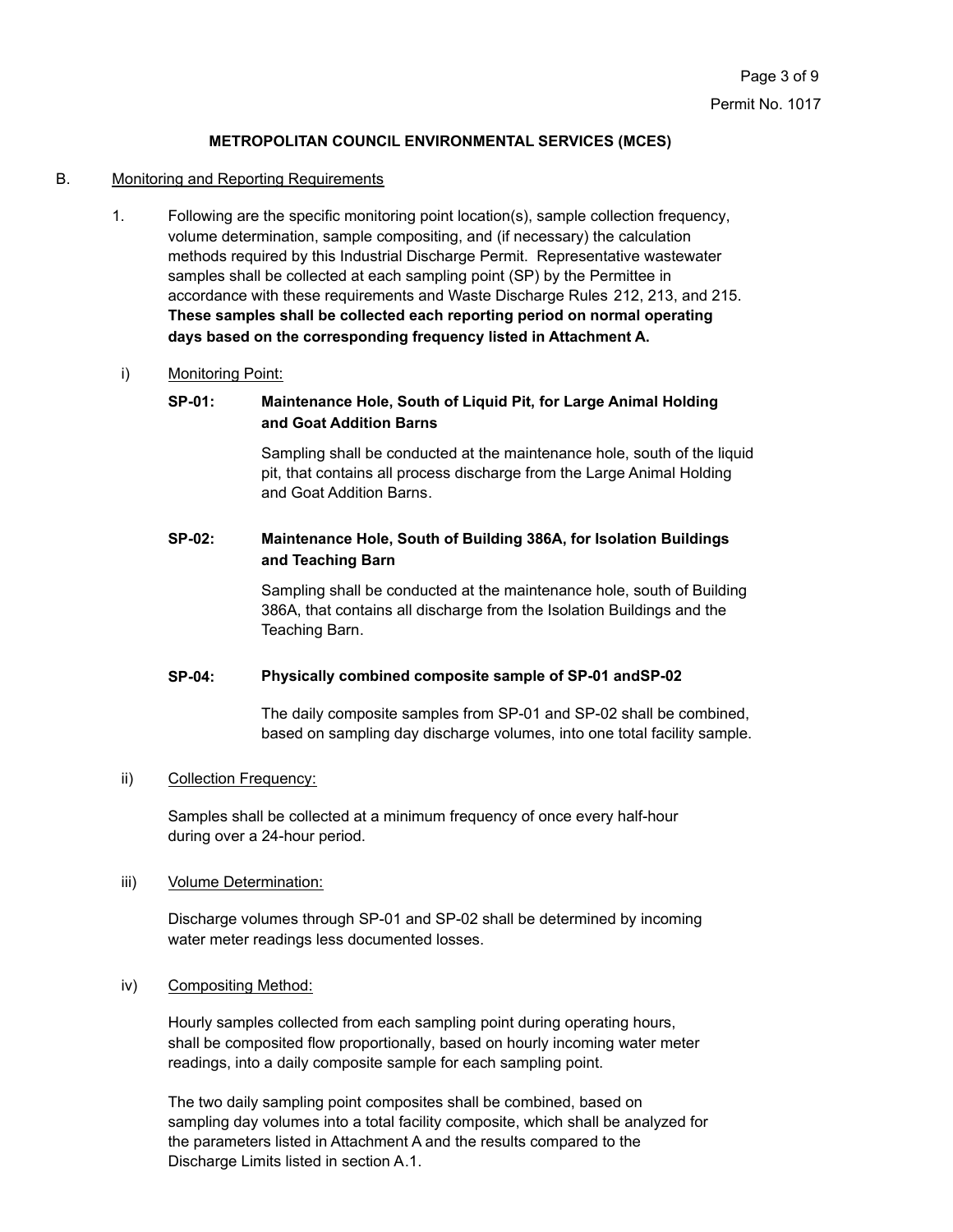# B. Monitoring and Reporting Requirements (continued)

# v) MCES Strength Charge:

The MCES Strength Charge is based on total facility concentrations for Chemical Oxygen Demand (COD) and Total Suspended Solids (TSS), and the total facility discharge volume for each reporting period. MCES Strength Charges are determined in accordance with Waste Discharge Rule 302.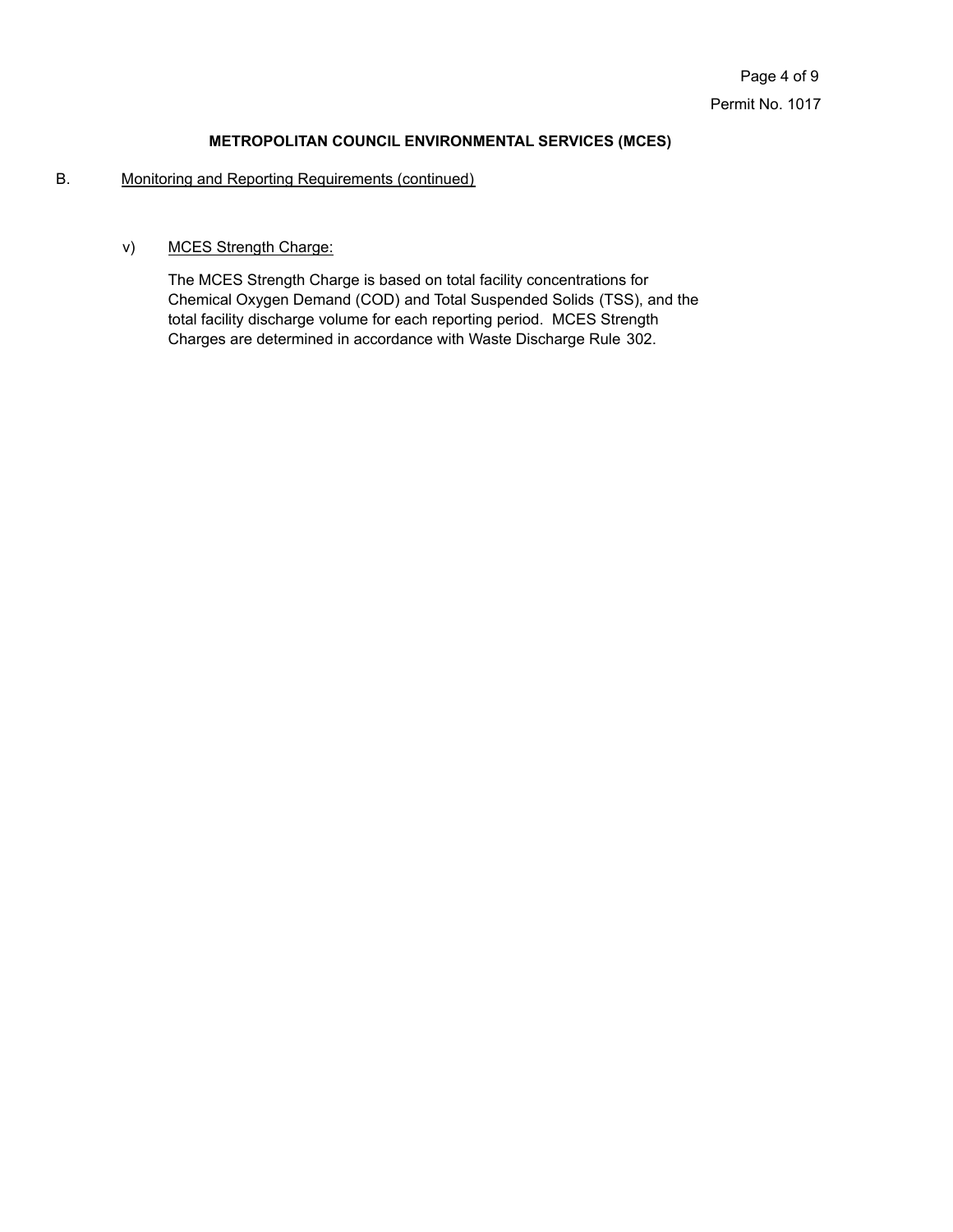- B. Monitoring and Reporting Requirements (continued)
	- 2. Parameters

Chemical analysis, in accordance with Waste Discharge Rule 216, of the sample(s) representing the waste discharged through the specific monitoring point(s), shall be performed for the following parameters:

#### **See Attachment A**

#### 3. Reporting Requirements

The Permittee shall submit a complete Industrial Waste Discharge Report **1** time per a. year, according to the following schedule:

> Reporting Period Report Due in MCES office by January 1 - December 31 January 30

b. Permittees subject to EPA Categorical Pretreatment Standards shall submit an EPA Categorical Compliance Report with each Industrial Waste Discharge Report.

#### C. Compliance Schedule

The Permittee shall install additional pretreatment equipment and/or conduct necessary operation and maintenance to comply with the Discharge Limitations in accordance with the schedule set forth in:

#### Not Applicable

## D. General Permit Conditions

- 1. All discharges into public sewers by the Permittee shall be in accordance with applicable provisions of the Waste Discharge Rules for the MDS and this Permit.
- 2. The Permittee shall not knowingly make any false statement, representation or certification in any record, report, plan or other document submitted to MCES.
- 3. This Permit shall not release the Permittee from any liability, duty or penalty imposed by local, state or federal statutes, regulations, ordinances or license requirements regarding waste disposal.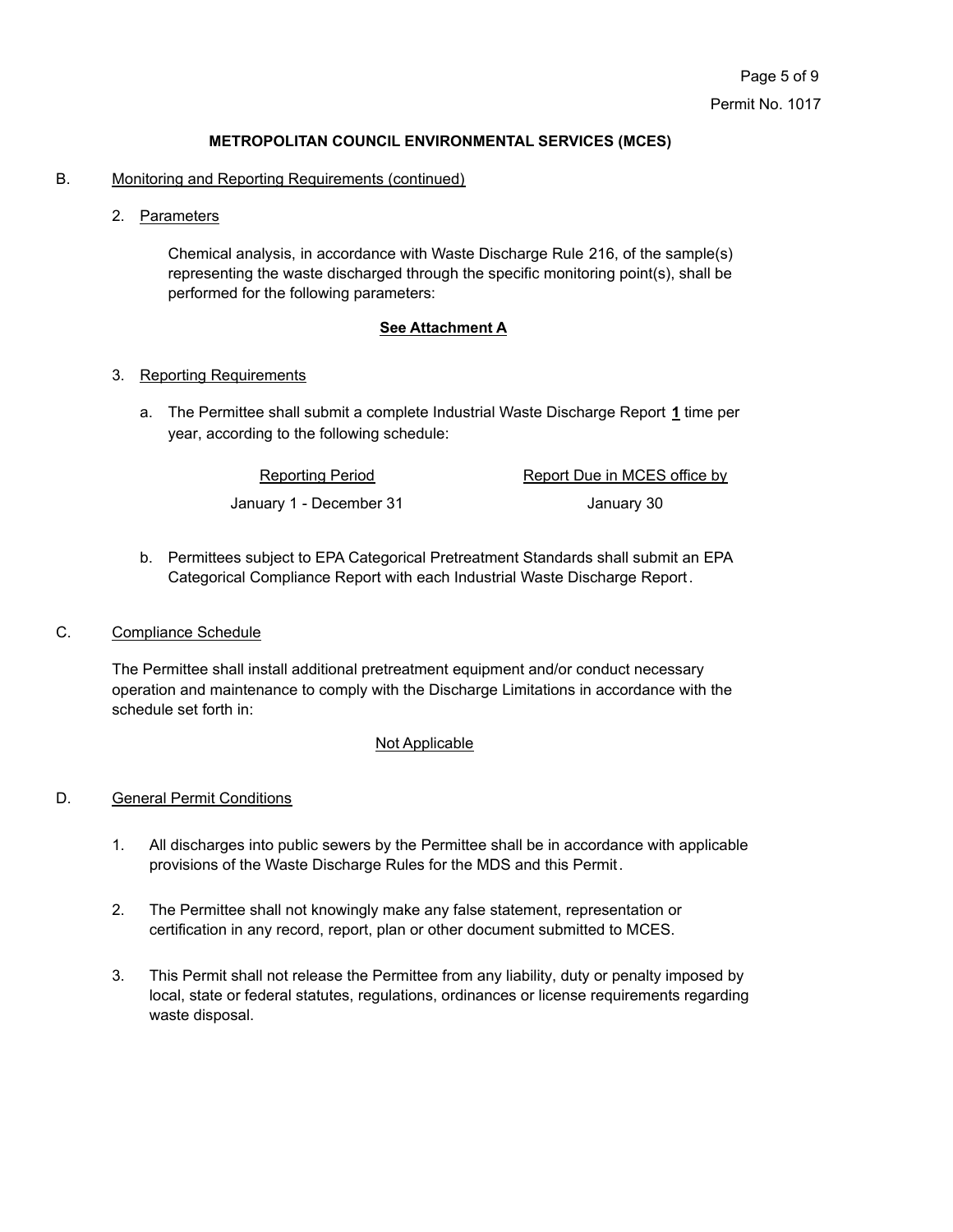# D. General Permit Conditions (continued)

4. This Permittee shall take all reasonable precautions to minimize all accidental discharges including prohibited slugs, spills, and bypassess. Plans for the prevention and control of accidental discharges shall be submitted to the Industrial Waste & Pollution Prevention Section for approval within a specific period of time when required by MCES. **In the event of any significant accidental discharge, spill, or bypass, the Permittee shall IMMEDIATELY notify the Minnesota State Duty Officer at (651) 649-5451 and report the facility address, and other pertinent information.**

In accordance with Waste Discharge Rule 412, the Permitee shall post a permanent notice on an employee bulletin board or other prominent place advising employees how to notify the Minnesota State Duty Officer in the event of an accidental or prohibited slug discharge.

- 5. The Permittee shall notify the Industrial Waste & Pollution Prevention Section within 24 hours of becoming aware of any violation of the Discharge Limitations in Section A. of this Permit.
- 6. The Permittee shall pay applicable Permit fees, Strength Charges, Load Charges, self-monitoring report late fees, and other cost recovery fees assessed by MCES.
- 7. In accordance with Waste Discharge Rule 211, the Permittee shall not assign or transfer an Industrial Discharge Permit to a new owner, or a new location, without the written approval of MCES.
- 8. In accordance with Waste Discharge Rule 214, the Permittee shall unconditionally allow MCES personnel to enter the Permittee's premises for the purposes of inspection, monitoring, records review or any other actions, needed to verify information received by MCES or determine compliance with the Waste Discharge Rules and this Permit. The Permittee shall not place conditions upon entry of MCES personnel to the Permittee's premises. In the event that an employee of MCES signs any document agreeing to conditions of entry, including, but not limited to confidentiality of information, this Permit supersedes any such agreement.
- 9. The Permittee shall retain its waste disposal records, in accordance with Waste Discharge Rule 214, for a period of not less than three years.
- 10. The analytical results for all wastewater monitoring conducted during each reporting period, at the monitoring point(s) specified in this Permit or at points representing the industrial discharge through the monitoring point(s), including in-house sampling and analysis, shall be submitted with each Industrial Waste Discharge Report. All analytical results shall include the operating day discharge volume. Permittees conducting more than one sampling event, in accordance with Permit requirements in Section B, during a reporting period, shall compute an arithmetic average for all parameters subject to EPA Categorical Pretreatment Standards. The average operating day discharge volume shall also be included. For pH, the minimum and maximum value in the range of measured values shall be listed.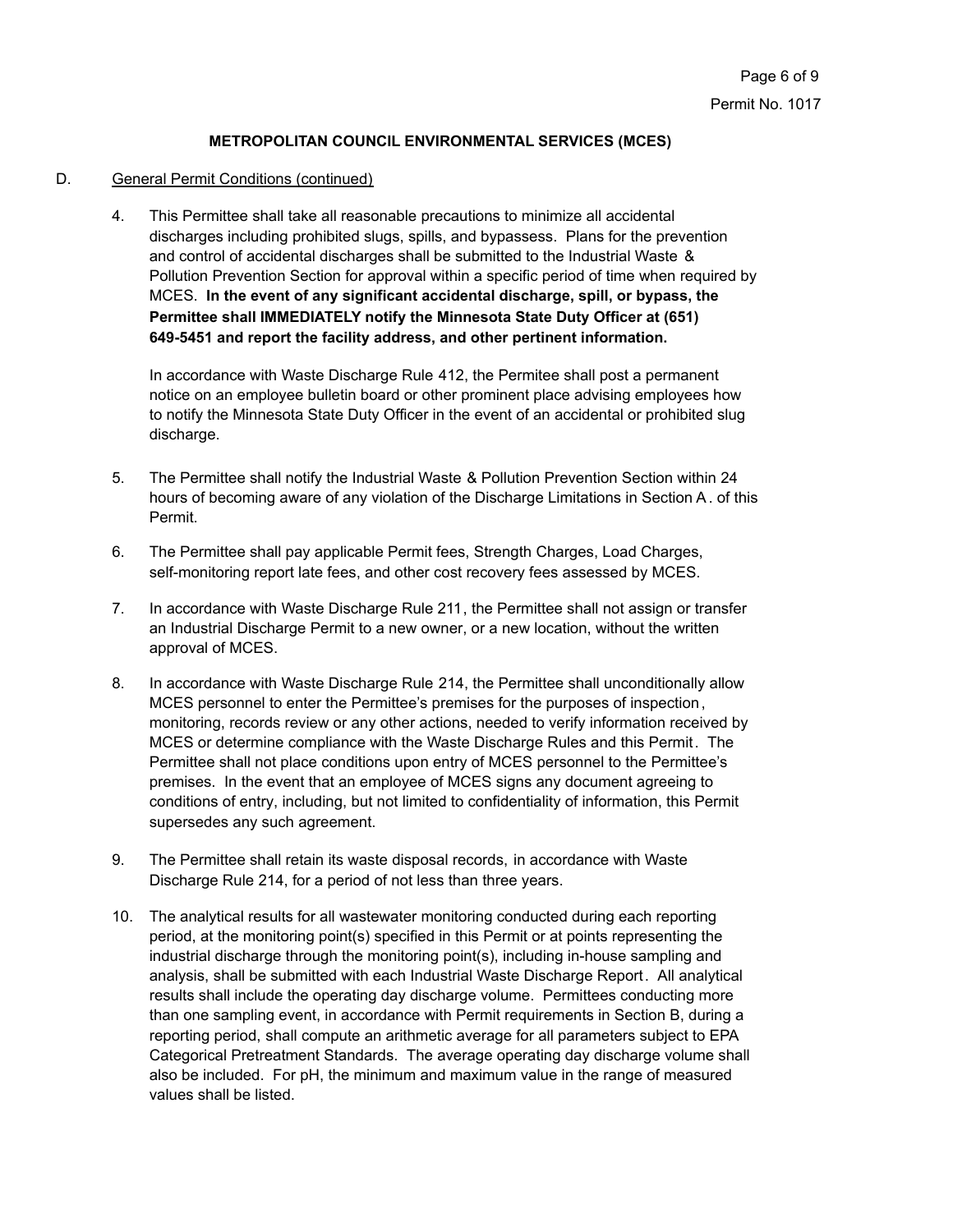# D. General Permit Conditions (continued)

- 11. If applicable, the Permittee shall install, operate, and maintain sampling and monitoring devices in proper working order at the Permittee's expense.
- 12. The Permittee shall notify the Industrial Waste & Pollution Prevention Section at least 60 days prior to making changes, such as:
	- moving, adding, or replacing processes or equipment, or
	- modification of the wastewater monitoring point, or
	- installation or modification of wastewater pretreatment equipment, or
	- any other operational changes that would significantly affect the volume or characteristics of the wastewater discharged.

This Permit shall then be subject to modification or reissuance in accordance with Waste Discharge Rules 206-209.

- 13. The Permittee shall be subject to civil liability as a result of discharges which violate the Waste Discharge Rules, applicable federal pretreatment standards or requirements, or any requirement or condition contained in this Permit. Further, any violation may also result in the Permittee being subject to civil and/or criminal penalties in the amount of \$1,000 per day, 90 days imprisonment, or both.
- 14. Information and data that Permittees submit to MCES shall be available to the public as required by Waste Discharge Rule 221, the Minnesota Government Data Practices Act, Minnesota Statutes, chapter 13, 40 CFR part 403.14 or any other applicable law. The Permittee may make a written request that certain submitted information remain confidential. If MCES determines that this information is eligible for classification as confidential, then the information will not be made available to the public. Information determined to be confidential will remain available only to MCES or any other public agency with the authority to view such information. Information that MCES needs to determine applicable regulations, compliance with the Waste Discharge Rules, or characteristics of the wastewater discharge cannot be deemed confidential.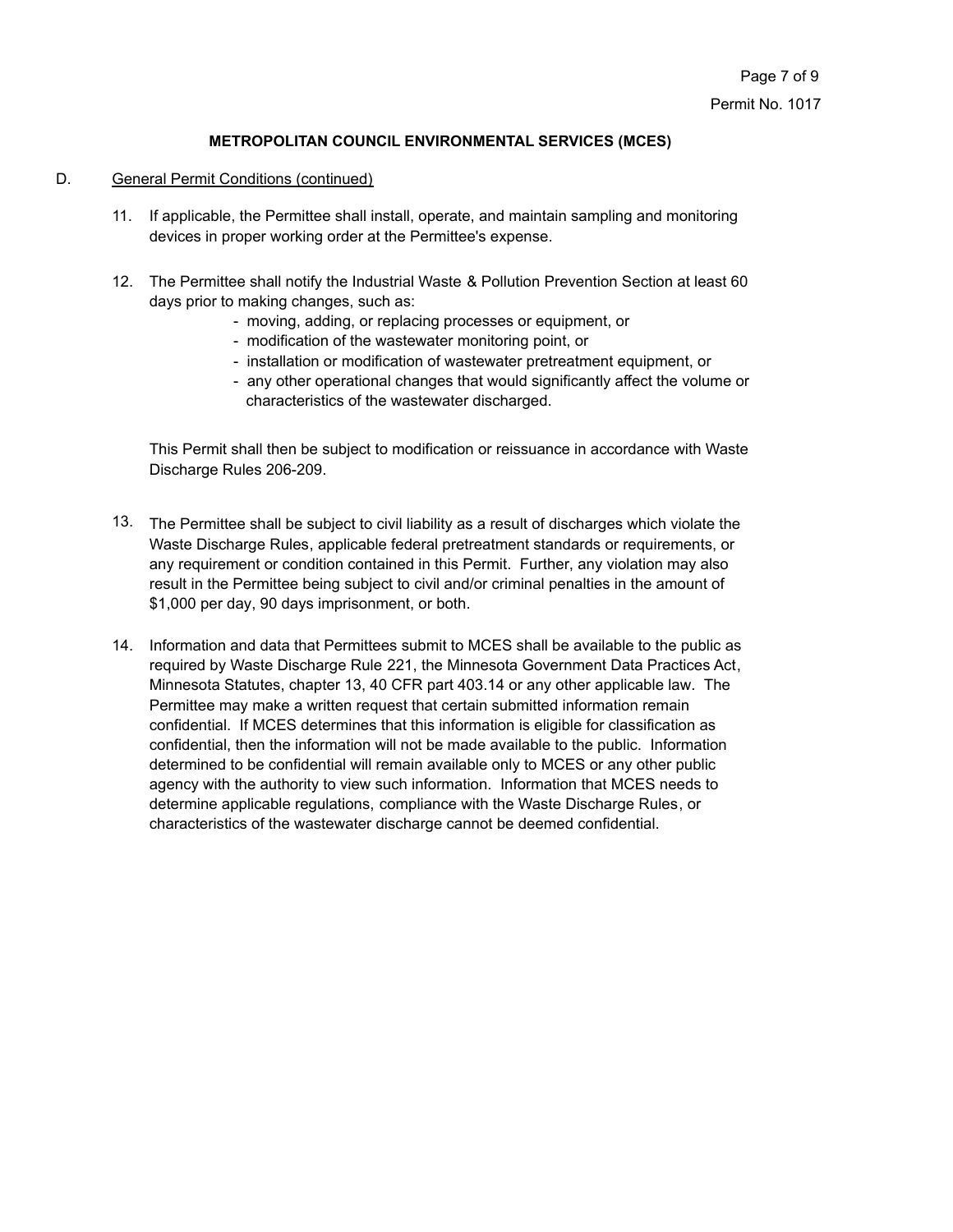# E. Specific Permit Conditions

- Wastewater Volume Review The results of the wastewater volume review conducted prior to the reissuance of this Industrial Discharge Permit indicate that the Permittee is not required to pay additional Sewer Availability Charge (SAC) units at this time. Future increases in wastewater volume discharge to the Metropolitan Disposal System will be subject to SAC Payment requirements. 1.
- The Permittee is responsible for taking accurate and complete hourly water meter readings during all MCES and self-monitoring projects. 2.
- In the event of a spill or an emergency bypass from the swine and/or dairy aeration tank(s) at the Animal Waste Treatment Facility, a representative sample shall be collected and analyzed for the parameters listed in Section B.2. of this Permit. The analytical results shall be submitted, with the recorded volume of the spill on the next annual monitoring report. 3.

See General Permit Condition #4 for instructions on reporting spills.

The two daily composite samples from each sampling point shall be preserved and stored for 30 days following sample collection. If analytical results of the total facility composite sample indicate a violation of the Discharge Limits, then the two sampling point composite samples shall be analyzed in order to determine which building contributed to the violation. 4.